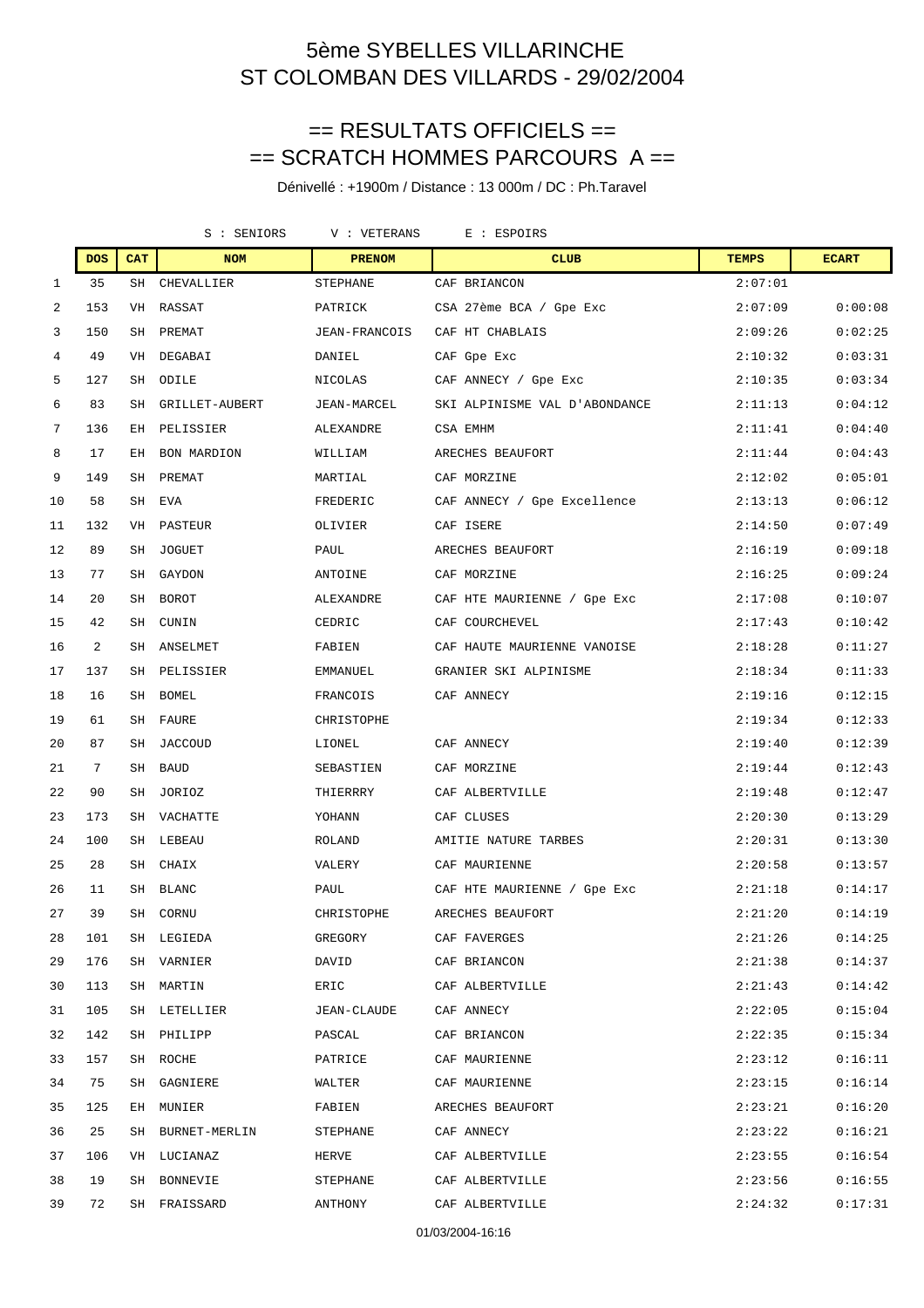## == RESULTATS OFFICIELS == == SCRATCH HOMMES PARCOURS A ==

Dénivellé : +1900m / Distance : 13 000m / DC : Ph.Taravel

|    |            |            | S : SENIORS     | V : VETERANS<br>E : ESPOIRS |  |                               |              |              |
|----|------------|------------|-----------------|-----------------------------|--|-------------------------------|--------------|--------------|
|    | <b>DOS</b> | <b>CAT</b> | <b>NOM</b>      | <b>PRENOM</b>               |  | <b>CLUB</b>                   | <b>TEMPS</b> | <b>ECART</b> |
| 40 | 1          |            | SH ADOR         | THIERRY                     |  | CAF ALBERTVILLE               | 2:28:14      | 0:21:13      |
| 41 | 148        | VH         | POUILLARD       | JEAN-FRANCOIS               |  | CAF ANNECY                    | 2:28:33      | 0:21:32      |
| 42 | 64         | EН         | FAVRE-MIVILLE   | FREDERIC                    |  | CSA VAL D'ABONDANCE           | 2:28:43      | 0:21:42      |
| 43 | 121        | SH         | MOREAU          | HUBERT                      |  | CAF ANNECY                    | 2:29:14      | 0:22:13      |
| 44 | 54         | VH         | <b>DURAND</b>   | <b>DENIS</b>                |  | CAF 27ème BCA                 | 2:29:50      | 0:22:49      |
| 45 | 175        | SH         | VARACHE         | SEBASTIEN                   |  | CAF ARAVIS                    | 2:29:56      | 0:22:55      |
| 46 | 55         | VH         | ECOIFFIER       | ALAIN                       |  | CAF 27ème BCA                 | 2:30:01      | 0:23:00      |
| 47 | 183        | SH         | WOLTER          | PIERRE-OLIVIER              |  | CAF MAURIENNE                 | 2:30:05      | 0:23:04      |
| 48 | 141        | SH         | PFEND           | STEPHANE                    |  | CAF ISERE                     | 2:32:41      | 0:25:40      |
| 49 | 155        | SH         | RENOTON         | GERARD                      |  | CAF AIX LES BAINS             | 2:33:20      | 0:26:19      |
| 50 | 46         | VH         | DE CACHARD      | FRANCOIS                    |  | CAF ISERE                     | 2:33:23      | 0:26:22      |
| 51 | 6          | SH         | <b>BAUD</b>     | STEPHANE                    |  | CAF CLUSES                    | 2:34:51      | 0:27:50      |
| 52 | 170        | SH         | TRAMIER         | YVES                        |  | CAF MAURIENNE                 | 2:35:04      | 0:28:03      |
| 53 | 63         | SH         | FAVRE-FELIX     | ALAIN                       |  | CAF ANNECY                    | 2:35:19      | 0:28:18      |
| 54 | 66         | SH         | FERRAUD         | KAEL                        |  | CAF GAP                       | 2:35:23      | 0:28:22      |
| 55 | 21         | SH         | <b>BOUCHAGE</b> | FREDERIC                    |  | ARECHES BEAUFORT              | 2:36:12      | 0:29:11      |
| 56 | 5          | SH         | <b>BASTIDE</b>  | ALAIN                       |  | CAF ISERE                     | 2:36:39      | 0:29:38      |
| 57 | 59         | SH         | EXCOFFIER       | ALAIN                       |  | CAF MAURIENNE                 | 2:36:43      | 0:29:42      |
| 58 | 88         | SH         | JACOUIER        | RICHARD                     |  | CAF ALBERTVILLE               | 2:37:00      | 0:29:59      |
| 59 | 84         | SH         | HENAFF          | VINCENT                     |  | CAF ALBERTVILLE               | 2:37:01      | 0:30:00      |
| 60 | 36         | SH         | CHOSSAT         | CYRIL                       |  | CAF ISERE                     | 2:38:31      | 0:31:30      |
| 61 | 69         | VH         | FLORENCE        | DIDIER                      |  | CAF GAP                       | 2:38:42      | 0:31:41      |
| 62 | 135        | VH         | PELEN           | ROCH                        |  | CAF ISERE                     | 2:39:29      | 0:32:28      |
| 63 | 14         | SH         | BLANC-GONNET    | DOMINIQUE                   |  | CAF ALBERTVILLE               | 2:39:49      | 0:32:48      |
| 64 | 94         | SH         | LAMARQUE        | CHRISTIAN                   |  | CAF FAVERGES                  | 2:39:51      | 0:32:50      |
| 65 | 92         | SH         | LACHERE         | FRANCOIS                    |  | CAF MOUTIERS HAUTE TARENTAISE | 2:41:13      | 0:34:12      |
| 66 | 18         | SH         | BONNETON        | GUILLAUME                   |  | DAUPHINE SKI ALPINISME        | 2:42:47      | 0:35:46      |
| 67 | 26         | SH         | CANTEGREL       | BENJAMIN                    |  | DAUPHINE SKI ALPINISME        | 2:42:48      | 0:35:47      |
| 68 | 172        |            | VH URLI         | PIERRE                      |  | CAF BRIANCON                  | 2:43:17      | 0:36:16      |
| 69 | 119        |            | SH MONTMAYEUR   | JEAN-PAUL                   |  | CAF HTE TARENTAISE            | 2:45:03      | 0:38:02      |
| 70 | 181        |            | EH VINCENDET    | SEBASTIEN                   |  | CAF HAUTE MAURIENNE VANOISE   | 2:45:38      | 0:38:37      |
| 71 | 31         |            | SH CHAPPIS      | ARNAUD                      |  | CAF FAVERGES                  | 2:45:53      | 0:38:52      |
| 72 | 85         |            | SH HOFFMANN     | NICOLAS                     |  | CAF ANNECY                    | 2:46:05      | 0:39:04      |
| 73 | 138        |            | VH PELLISSIER   | GERARD                      |  | CAF HAUTE PROVENCE            | 2:46:06      | 0:39:05      |
| 74 | 117        |            | VH MOLLE        | DOMINIQUE                   |  | CAF HAUTE PROVENCE            | 2:46:09      | 0:39:08      |
| 75 | 53         |            | VH DUC          | PIERRE                      |  | CAF ALBERTVILLE               | 2:46:36      | 0:39:35      |
| 76 | 95         |            | SH LAMBELIN     | ERIC                        |  | CAF ARAVIS                    | 2:46:47      | 0:39:46      |
| 77 | 114        |            | SH MATHEL       | PIERRE                      |  | CAF CHAMBERY                  | 2:46:49      | 0:39:48      |
| 78 | 32         |            | SH CHARRON      | FABIEN                      |  | CAF CHAMBERY                  | 2:47:33      | 0:40:32      |

#### 01/03/2004-16:16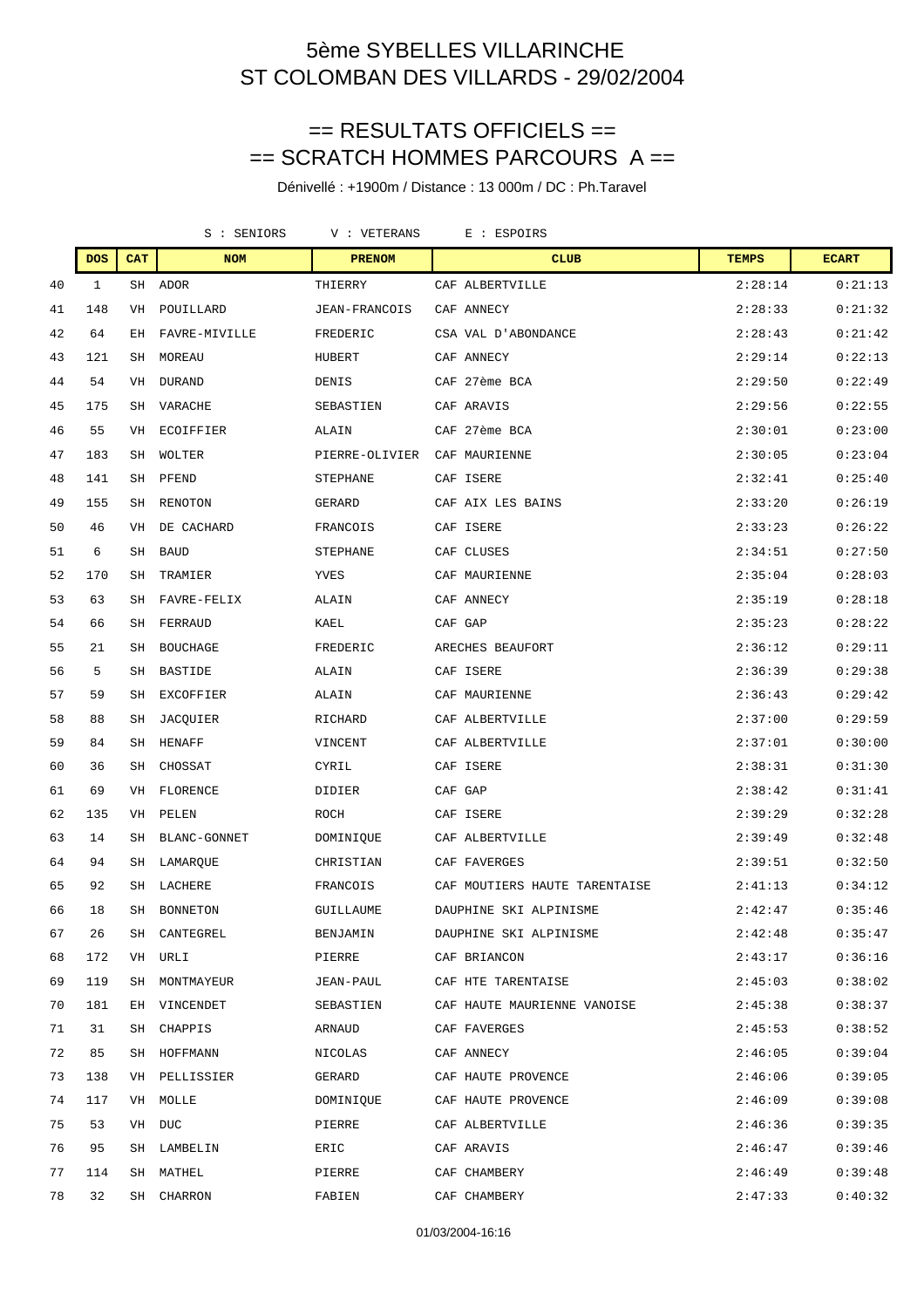## == RESULTATS OFFICIELS == == SCRATCH HOMMES PARCOURS A ==

|     |            |            | S : SENIORS     | V : VETERANS    | E : ESPOIRS                    |              |              |
|-----|------------|------------|-----------------|-----------------|--------------------------------|--------------|--------------|
|     | <b>DOS</b> | <b>CAT</b> | <b>NOM</b>      | <b>PRENOM</b>   | <b>CLUB</b>                    | <b>TEMPS</b> | <b>ECART</b> |
| 79  | 50         | EН         | DELORME         | VINCENT         | CAF CHAMBERY                   | 2:48:06      | 0:41:05      |
| 80  | 23         | SH         | BOVAGNET-PASCAL | PHILIPPE        | CAF ANNECY                     | 2:49:06      | 0:42:05      |
| 81  | 184        | SH         | PONCET          | NICOLAS         | CAF FAVERGES                   | 2:49:08      | 0:42:07      |
| 82  | 37         | VH         | <b>CHURLET</b>  | NOEL            | CAF TARENTAISE                 | 2:50:34      | 0:43:33      |
| 83  | 97         | VH         | LARROQUE        | CHRISTOPHE      | CAF CHAMPAGNE                  | 2:50:37      | 0:43:36      |
| 84  | 52         | VH         | <b>DEVOS</b>    | LAURENT         | ASCENSIONNISTES CASTELS        | 2:50:39      | 0:43:38      |
| 85  | 118        | SH         | <b>MONNET</b>   | <b>SERGE</b>    | CAF ISERE                      | 2:50:48      | 0:43:47      |
| 86  | 24         | SH         | BUISSON         | NICOLAS         | CAF TARENTAISE VANOISE         | 2:50:56      | 0:43:55      |
| 87  | 116        | SH         | MISTON          | LAURENT         | CSA EMHM                       | 2:51:15      | 0:44:14      |
| 88  | 147        | SH         | PORTES          | NICOLAS         | ST JEOIRE ESCALADE             | 2:51:26      | 0:44:25      |
| 89  | 120        | VH         | MORARD          | <b>BERNARD</b>  | CAF VANOISE TARENTAISE         | 2:51:32      | 0:44:31      |
| 90  | 140        | SH         | PETIT           | PASCAL          | CAF ALBERTVILLE                | 2:52:31      | 0:45:30      |
| 91  | 60         | SH         | FABRE           | LAURENT         | CAF CAUSSES CEVENNES / Gpe Exc | 2:53:47      | 0:46:46      |
| 92  | 47         | VM         | DE THIERSANS    | PASCAL          | CAF ISERE                      | 2:54:38      | 0:47:37      |
| 93  | 177        | SH         | <b>VAUDEY</b>   | SAMUEL          | CAF GRANIER SKI ALPINISME      | 2:54:48      | 0:47:47      |
| 94  | 123        | SH         | MOTTARD         | <b>CLAUDE</b>   | CAF MAURIENNE                  | 2:54:55      | 0:47:54      |
| 95  | 40         | EН         | CRETINON        | MATTHIEU        | CAF CHAMBERY                   | 2:55:10      | 0:48:09      |
| 96  | 133        | SH         | PAYARD          | SYLVAIN         | CAF ISERE                      | 2:55:20      | 0:48:19      |
| 97  | 129        | SH         | PALMIER         | CHRISTOPHE      | CAF HAUTE MAURIENNE VANOISE    | 2:56:05      | 0:49:04      |
| 98  | 44         | SH         | DARDOULLIER     | <b>JEROME</b>   | CAF BRIANCON                   | 2:56:28      | 0:49:27      |
| 99  | 156        | VH         | ROBIN           | JEAN-MARC       | CAF ISERE                      | 2:57:11      | 0:50:10      |
| 100 | 91         | VH         | JOUTY           | PIERRE          | CAF CHAMBERY                   | 2:57:14      | 0:50:13      |
| 101 | 115        | SH         | MAUPAS          | FREDERIC        | CAF ALBERTVILLE                | 2:57:17      | 0:50:16      |
| 102 | 103        | SH         | LEON            | THIERRY         | CAF BRIANCON                   | 2:57:47      | 0:50:46      |
| 103 | 76         | SH         | GARREAU         | <b>STEPHANE</b> | CAF MORZINE                    | 2:59:06      | 0:52:05      |
| 104 | 68         | VH         | FLAGE           | PATRICE         | CAF ALBERTVILLE                | 2:59:15      | 0:52:14      |
| 105 | 174        | EН         | VANDENBURIE     | YOANN           | CAF HAUTE MAURIENNE VANOISE    | 2:59:31      | 0:52:30      |
| 106 | 126        | SН         | NOBILE          | PASCAL          | CAF ISERE                      | 2:59:38      | 0:52:37      |
| 107 | 70         |            | SH FONTAINE     | OLIVIER         | CAF MAURIENNE                  | 3:00:17      | 0:53:16      |
| 108 | 134        | SH         | PELEN           | THOMAS          | CAF ISERE                      | 3:00:54      | 0:53:53      |
| 109 | 130        | VH         | PALMIER         | JEAN-FRANCOIS   | CAF HAUTE MAURIENNE VANOISE    | 3:01:41      | 0:54:40      |
| 110 | 111        | VH         | MARCHAND        | PASCAL          | CAF ALPES MARITIMES            | 3:04:28      | 0:57:27      |
| 111 | 30         | VH         | CHAMPAGNE       | RENE            | CAF FAVERGES                   | 3:04:32      | 0:57:31      |
| 112 | 128        | VH         | OLLIER          | JEAN-JACOUES    | CAF ISERE                      | 3:04:36      | 0:57:35      |
| 113 | 161        | VH         | SESSEGOLO       | DIDIER          | CAF ALPES MARITIMES            | 3:05:12      | 0:58:11      |
| 114 | 151        | SH         | PROUILLE        | ROMAIN          | CAF CHAMBERY                   | 3:05:21      | 0:58:20      |
| 115 | 43         | SH         | DARBONI         | LUDOVIC         | CAF ALBERTVILLE                | 3:05:24      | 0:58:23      |
| 116 | 185        | EH         | PAGNOD          | DENIS           | CAF 27 BCA                     | 3:06:26      | 0:59:25      |
| 117 | 144        |            | SH PONCET       | NICOLAS         | CAF FAVERGES                   | 3:07:42      | 1:00:41      |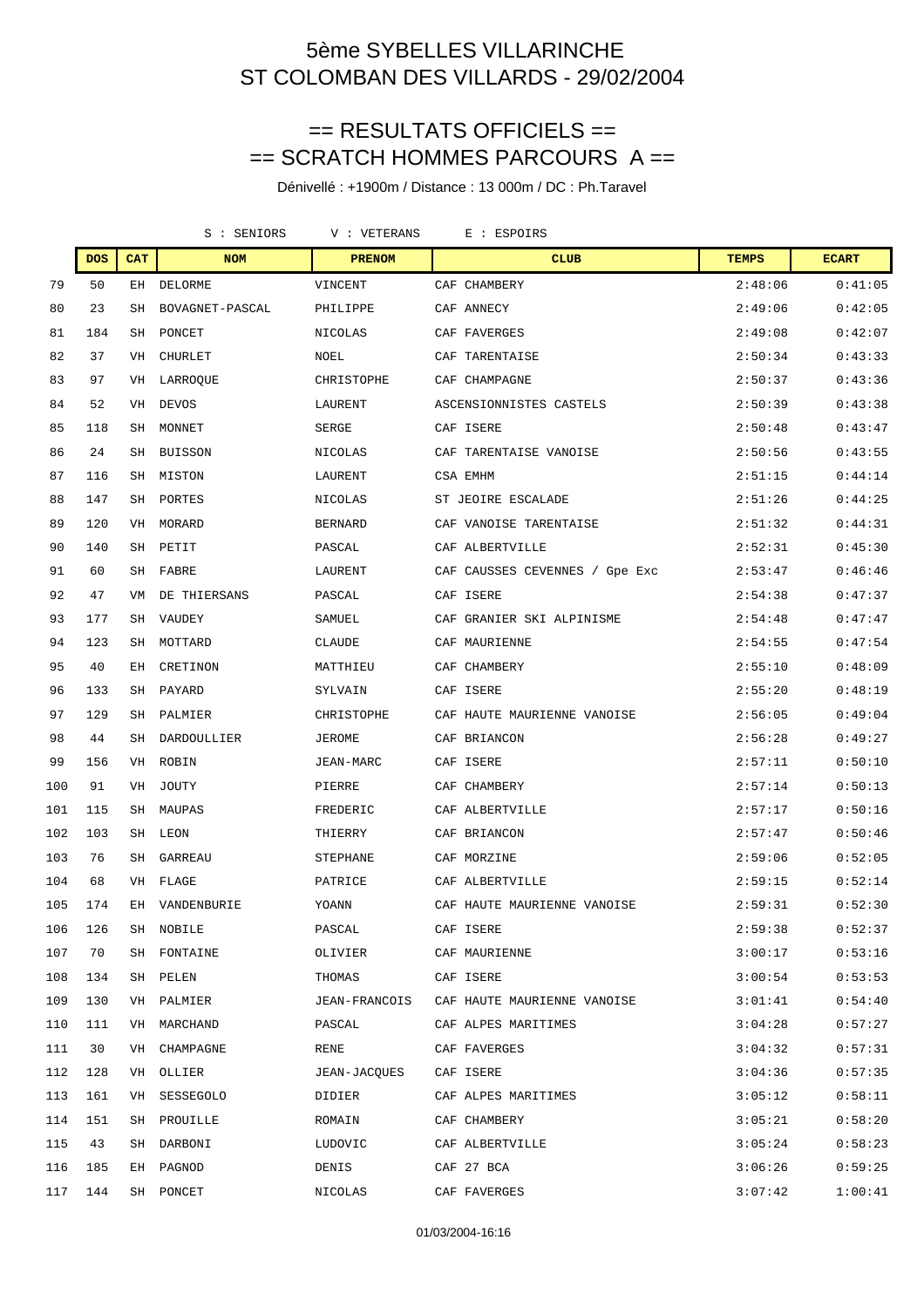## == RESULTATS OFFICIELS == == SCRATCH HOMMES PARCOURS A ==

|     |            |            | S : SENIORS       | V : VETERANS<br>E : ESPOIRS |                             |              |              |
|-----|------------|------------|-------------------|-----------------------------|-----------------------------|--------------|--------------|
|     | <b>DOS</b> | <b>CAT</b> | <b>NOM</b>        | <b>PRENOM</b>               | <b>CLUB</b>                 | <b>TEMPS</b> | <b>ECART</b> |
| 118 | 15         | SH         | BLANCHARD         | LIONEL                      | CAF BRIANCON                | 3:08:46      | 1:01:45      |
| 119 | 22         | SH         | <b>BOURCET</b>    | DAMIEN                      | CAF CHAMBERY                | 3:08:53      | 1:01:52      |
| 120 | 165        | SH         | STIEFBOLD         | PHILIPPE                    | CAF FAVERGES                | 3:12:05      | 1:05:04      |
| 121 | 152        | SH         | QUETIER           | SEBASTIEN                   | CAF ALBERTVILLE             | 3:12:12      | 1:05:11      |
| 122 | 102        | SH         | LENA              | FREDERIC                    | DAUPHINE SKI ALPINISME      | 3:13:05      | 1:06:04      |
| 123 | 51         | VH         | DENISE            | GERARD                      | CAF ISERE                   | 3:14:50      | 1:07:49      |
| 124 | 56         | SH         | ERNOU             | YANNICK                     | CLUB MINERAL SPIRIT         | 3:15:56      | 1:08:55      |
| 125 | 180        | SH         | VINARD            | EMMANUEL                    | CAF ALBERTVILLE             | 3:16:05      | 1:09:04      |
| 126 | 143        | SH         | POINCIGNON        | NICOLAS                     | CAF ISERE                   | 3:16:28      | 1:09:27      |
| 127 | 27         | SH         | CHABERT           | BENOIT                      | CAF CHAMBERY                | 3:17:11      | 1:10:10      |
| 128 | 164        | SH         | STASSI            | STEPHANE                    | CAF AIX LES BAINS           | 3:18:24      | 1:11:23      |
| 129 | 4          | SH         | <b>BARBIER</b>    | <b>BRUNO</b>                | CAF ISERE                   | 3:18:48      | 1:11:47      |
| 130 | 124        | VH         | MOUNIER           | PATRICK                     | CAF ISERE                   | 3:18:53      | 1:11:52      |
| 131 | 79         | VH         | GIGNOUX           | OLIVIER                     | DAUPHINE SKI ALPINISME      | 3:18:58      | 1:11:57      |
| 132 | 145        | SH         | PORRAL            | SEBASTIEN                   | CAF CHAMBERY                | 3:18:59      | 1:11:58      |
| 133 | 104        | SH         | LESTRADE          | STEPHANE                    | CAF CLERMONT AUVERGNE       | 3:21:27      | 1:14:26      |
| 134 | 33         | EН         | CHARVOZ           | FLORIAN                     | CAF HAUTE MAURIENNE VANOISE | 3:23:26      | 1:16:25      |
| 135 | 169        | VH         | TINEL             | XAVIER                      | CAF ISERE                   | 3:24:34      | 1:17:33      |
| 136 | 38         | VH         | COLARD            | HERVE                       | CAF AIX LES BAINS           | 3:24:57      | 1:17:56      |
| 137 | 41         | SH         | CUILLERY          | PASCAL                      | CAF FAVERGES                | 3:26:05      | 1:19:04      |
| 138 | 8          | VH         | BERRALDACCI       | PIERRE                      | CAF ALBERTVILLE             | 3:27:20      | 1:20:19      |
| 139 | 178        | VH         | VIEUX             | RICHARD                     | CAF ISERE                   | 3:27:35      | 1:20:34      |
| 140 | 159        | VH         | ROSFELDER         | HERVE                       | CAF FAVERGES                | 3:27:53      | 1:20:52      |
| 141 | 71         | VH         | FOURNIER          | YVES                        | CAF ALBERTVILLE             | 3:30:37      | 1:23:36      |
| 142 | 9          | SH         | BILLET            | JEROME                      | CAF ALBERTVILLE             | 3:34:02      | 1:27:01      |
| 143 | 10         | VH         | BINET             | ALAIN                       | CAF MAURIENNE               | 3:34:58      | 1:27:57      |
| 144 | 179        |            | SH VIGUIER        | MAXIME                      | CAF ANNECY                  | 3:40:11      | 1:33:10      |
| 145 | 12         | SH         | BLANC             | JEROME                      | CAF CLUSES                  | 3:42:23      | 1:35:22      |
| 146 | 112        |            | SH MARTIN         | XAVIER                      | CAF AIX-LES-BAINS           | 3:49:16      | 1:42:15      |
|     | 162        |            | VH SHIARI         | ALAIN                       | CAF BRIANCON                | Abd          |              |
|     | 81         |            | VH GIMARD         | PHILIPP                     | CAF ALBERTVILLE             | Abd          |              |
|     | 34         |            | SH CHATAIN        | ARNAUD                      | CAF LA MURE                 | Abd          |              |
|     | 45         |            | VH DE BARDONNECHE | BRUNO                       | DAUPHINE SKI ALPINISME      | Abd          |              |
|     | 48         |            | SH DEBALME        | FABIEN                      | CAF ANNECY                  | Abd          |              |
|     | 57         |            | EH ESTUPIER       | NICOLAS                     |                             | Abd          |              |
|     | 62         |            | SH FAURE          | YANNICK                     | CAF HAUTE MAURIENNE VANOISE | Abd          |              |
|     | 73         |            | VH GACHET         | RENE                        | CAF ALBERTVILLE / Gpe Exc   | Abd          |              |
|     | 78         |            | SH GERBAUD        | ERIC                        | CAF ANNECY                  | Abd          |              |
|     | 80         |            | SH GIGNOUX        | CYRIL                       | DAUPHINE SKI ALPINISME      | Abd          |              |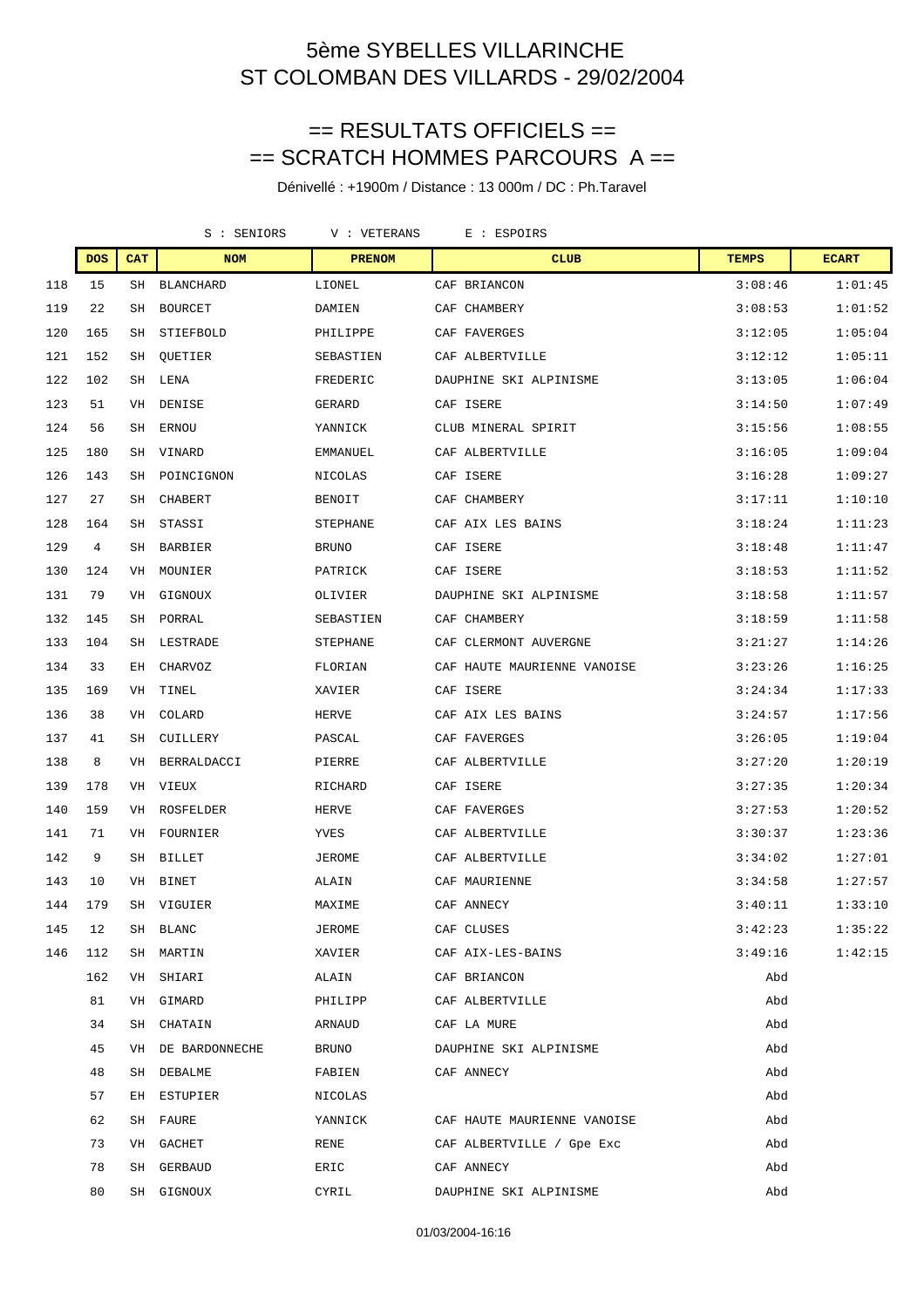#### == RESULTATS OFFICIELS == == SCRATCH HOMMES PARCOURS A ==

|            |            | S : SENIORS | V : VETERANS  | E : ESPOIRS            |              |              |
|------------|------------|-------------|---------------|------------------------|--------------|--------------|
| <b>DOS</b> | <b>CAT</b> | <b>NOM</b>  | <b>PRENOM</b> | <b>CLUB</b>            | <b>TEMPS</b> | <b>ECART</b> |
| 86         | SH         | IRILLI      | JULIEN        | CAF ANNECY             | Abd          |              |
| 93         |            | SH LAHAXE   | FREDERIC      | CAF ARAVIS             | Abd          |              |
| 96         |            | SH LAMOUR   | MARC          | CAF ALBERTVILLE        | Abd          |              |
| 98         |            | SH LAYE     | JEROME        | <b>GUM</b>             | Abd          |              |
| 107        | VH         | MACIOSZEK   | <b>JOEL</b>   | CAF ARAVIS             | Abd          |              |
| 109        | SH         | MANON       | SYLVAIN       | DAUPHINE SKI ALPINISME | Abd          |              |
| 175        |            | SH VARACHE  | SEBASTIEN     | CAF ARAVIS             | Abd          |              |
| 146        |            | SH PORRAL   | DAVID         | CAF ALBERTVILLE        | Abd          |              |
| 158        | SH         | ROMANET     | ANTHONY       | DAUPHINE SKI ALPINISME | Abd          |              |
| 160        | VH         | ROUGELOT    | ALAIN         | CAF AIX LES BAINS      | Abd          |              |
| 163        |            | SH SIBUE    | PASCAL        | CAF MAURIENNE          | Abd          |              |
| 167        | SH         | THEVENET    | ANTHONY       | CAF CHAMBERY           | Abd          |              |
| 168        |            |             |               |                        | Abd          |              |
| 171        |            | SH TUAL     | YANN          | CAF ALBERTVILLE        | Abd          |              |
| 182        |            | SH VINCENT  | DAMIEN        | CAF ANNECY             | Abd          |              |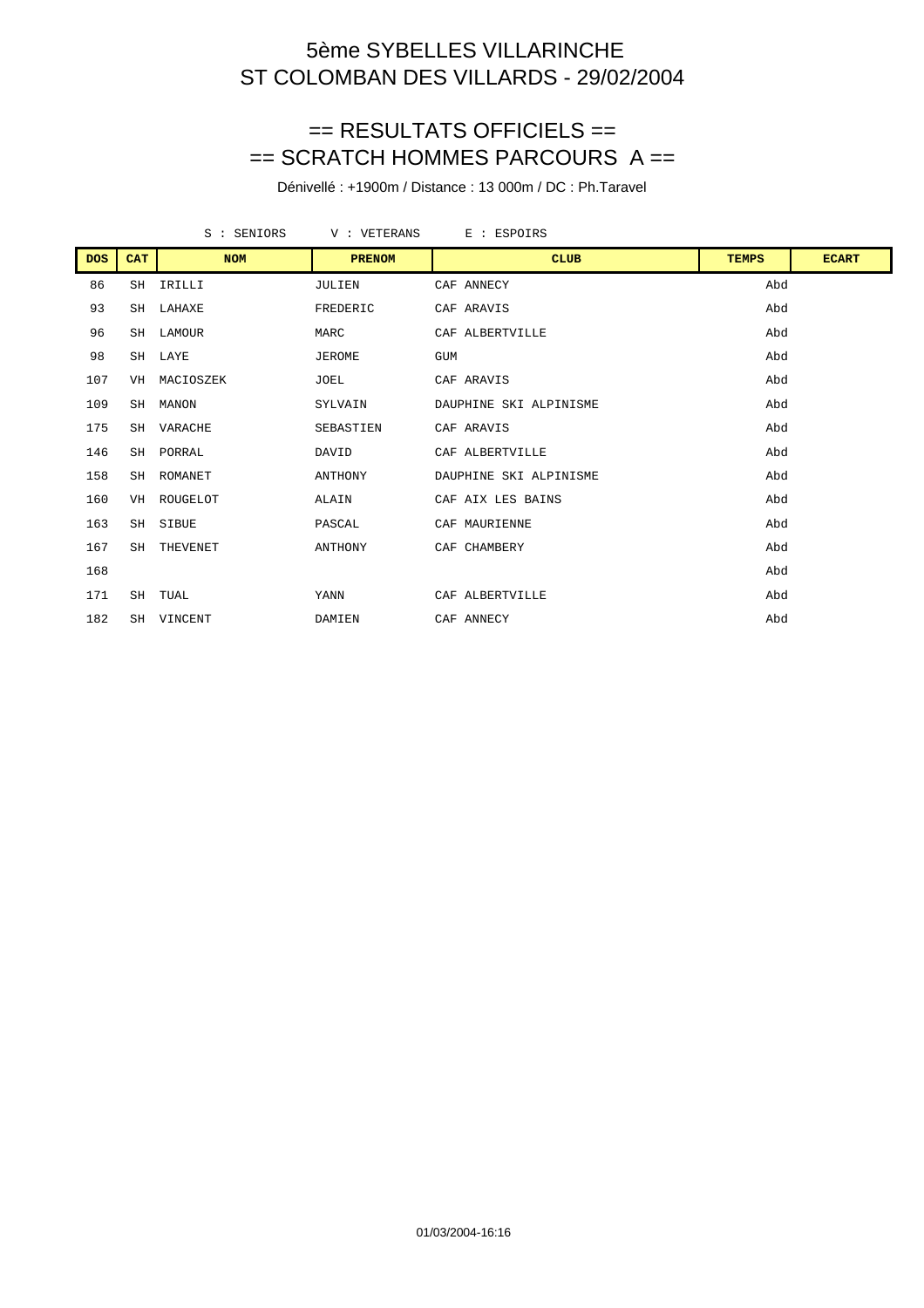## == RESULTATS OFFICIELS == == SCRATCH DAMES PARCOURS A ==

|                | <b>DOS</b> | <b>CAT</b> | <b>NOM</b>      | <b>PRENOM</b>     | <b>CLUB</b>                   | <b>TEMPS</b> |
|----------------|------------|------------|-----------------|-------------------|-------------------------------|--------------|
| 1              | 65         | SF         | FAVRE           | CORINNE           | CAF EMBRUN                    | 2:45:21      |
| $\overline{a}$ | 108        | SF         | MALAVOY         | VALENTINE         | CAF CAUSSES CEVENNES          | 2:53:44      |
| 3              | 13         | SF         | BLANC           | NATHALIE          | CAF ALBERTVILLE / Gpe Exc     | 2:57:45      |
| 4              | 74         | VF         | <b>GACHET</b>   | LAETITIA          | ARECHES BEAUFORT              | 3:04:16      |
| 5              | 139        | SF         | PETIT           | ANNE              | CAF MAURIENNE                 | 3:15:14      |
| 6              | 3          | SF         | <b>AZNAVOUR</b> | AUDE              | SOCIETE TOURISTES DU DAUPHINE | 3:15:58      |
| 7              | 29         | SF         | CHAMIOT PONCET  | <b>AGNES</b>      | CAF ALBERTVILLE               | 3:24:41      |
| 8              | 131        | VF         | PASTEUR         | SYLVIE            | CAF ISERE                     | 3:28:11      |
| 9              | 166        | EF         | TANGUY          | <b>EMMANUELLE</b> | CAF FAVERGES                  | Abd          |
| 10             | 99         | SF         | LE RAY          | MARIE             | CAF CLUSES                    | Abd          |
| 11             | 110        | SF         | MANON           | <b>FLORENCE</b>   | DAUPHINE SKI ALPINISME        | Abd          |
| 12             | 154        | SF         | RENOTON         | PATRICIA          | CAF AIX LES BAINS             | Abd          |
| 13             | 67         | VF         | FLAGE           | MICHELE           | CAF ALBERTVILLE               | Abd          |
| 14             | 82         | VF         | GOMEZ           | CATHERINE         | CAF MOUTIERS                  | Abd          |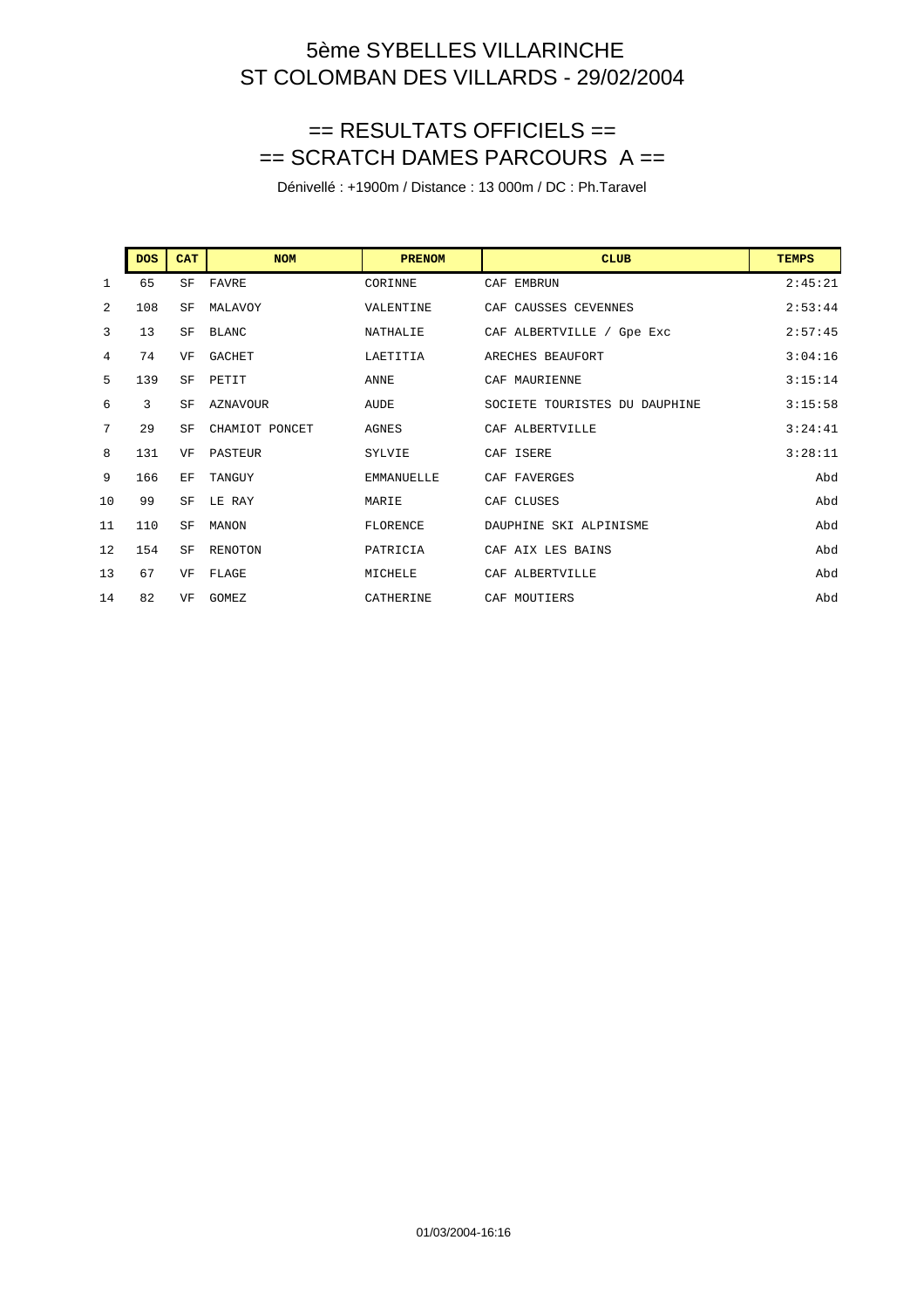#### **5ème SYBELLES VILLARINCHE ST COLOMBAN DES VILLARDS - 29/02/2004 SCRATCH FEMMES PARCOURS B**

|    |            |            |            | $S :$ SENIORS    | V : VETERANS<br>E<br>$\ddot{\phantom{0}}$ | ESPOIRS      |
|----|------------|------------|------------|------------------|-------------------------------------------|--------------|
|    | <b>DOS</b> | <b>CAT</b> | <b>NOM</b> | <b>PRENOM</b>    | <b>CLUB</b>                               | <b>TEMPS</b> |
| 1  | 32         | SF         | TURBIL     | SYLVIE           | MAURIENNE<br>CAF                          | 2:20:19      |
| 2  | 9          | VF         | FAURE      | ARMELLE          | CAF VANOISE TARENTAISE                    | 2:22:32      |
| 3  | 19         | VF         | MARTIN     | FRANCOISE        | MAURIENNE<br>CAF                          | 2:28:57      |
| 4  | 4          | SF         | DE ZWART   | NICOLET          | AIX LES BAINS<br>CAF                      | 2:33:23      |
| 5  | 12         | SF         | FROOUET    | ANNABELLE        |                                           | 2:36:16      |
| 6  | 43         | VF         | GOMEZ      | CATHERINE        | CAF MOUTIERS                              | 2:49:57      |
| 7  | 17         | VF         | LASNE      | SOPHIE           | CAF AIX LES BAINS                         | 2:52:42      |
| 8  | 42         | VF         | FLAGE      | MICHELE          | ALBERTVILLE<br>CAF                        | 3:05:54      |
| 9  | 23         | SF         | ODIN       | NATHALIE         | CAF AIX LES BAINS                         | 3:16:30      |
| 10 | 3          | SF         | CUDEL      | <b>CATHERINE</b> | CAF AIX LES BAINS                         | 3:18:35      |
| 11 | 25         | SF         | POIPY      | MAGALI           | MAURIENNE<br>CAF                          | 3:28:11      |
|    | 16         | VF         | LARROOUE   | SYLVIE           | CAF CHAMPAGNE                             | Abd          |